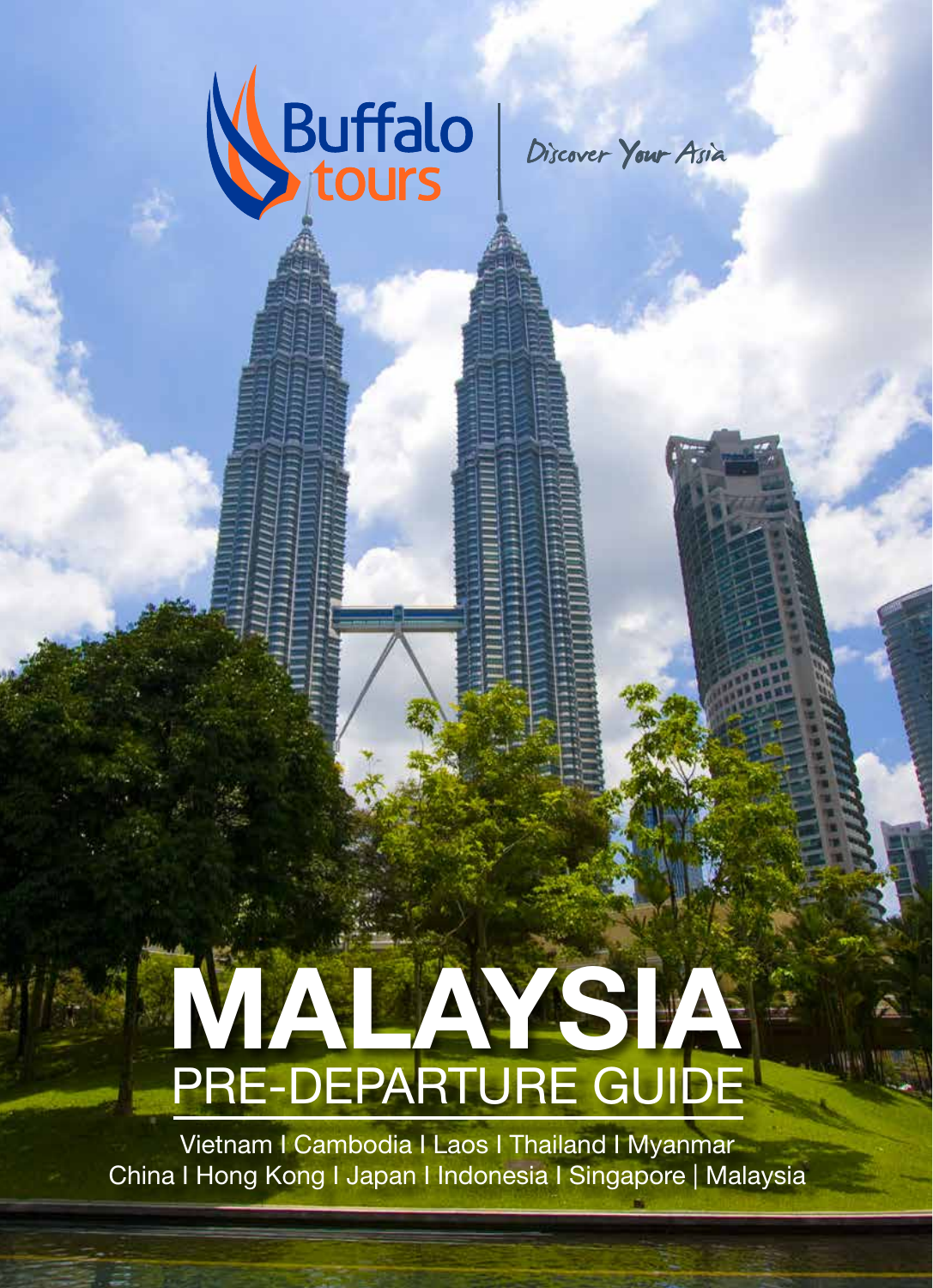### MALAYSIA AT A GLANCE



#### TABLE OF CONTENTS **MALAYSIA**

| <b>GENERAL INFORMATION</b> | P3             |
|----------------------------|----------------|
| HFAI TH AND SAFFTY         | P5             |
| <b>CULTURE AND CUSTOMS</b> | P <sub>6</sub> |
| <b>HELPFUL TIPS</b>        | P8             |
| PRE-DEPARTURE CHECKLIST    | P9             |

Population: 30.2 million Capital City: Kuala Lumpur People: Bumiputera (consist of Malays and other Bumiputera), Chinese, Indians and others Languages: Bahasa Melayu, English, Chinese and Tamil Currency: Ringgit Malaysia (MYR) Time Zone: UTC+8 International Dialing Code: +60

#### ABOUT MALAYSIA

2

Malaysia is a mosaic of diverse culture and scenery. A fascinating blend of natural and urban, Malaysia offers something for both city-dwellers and outdoor travellers alike. A journey through Malaysia promises a journey that's packed with experiences as diverse as they are unique.

142 后来风的 35.面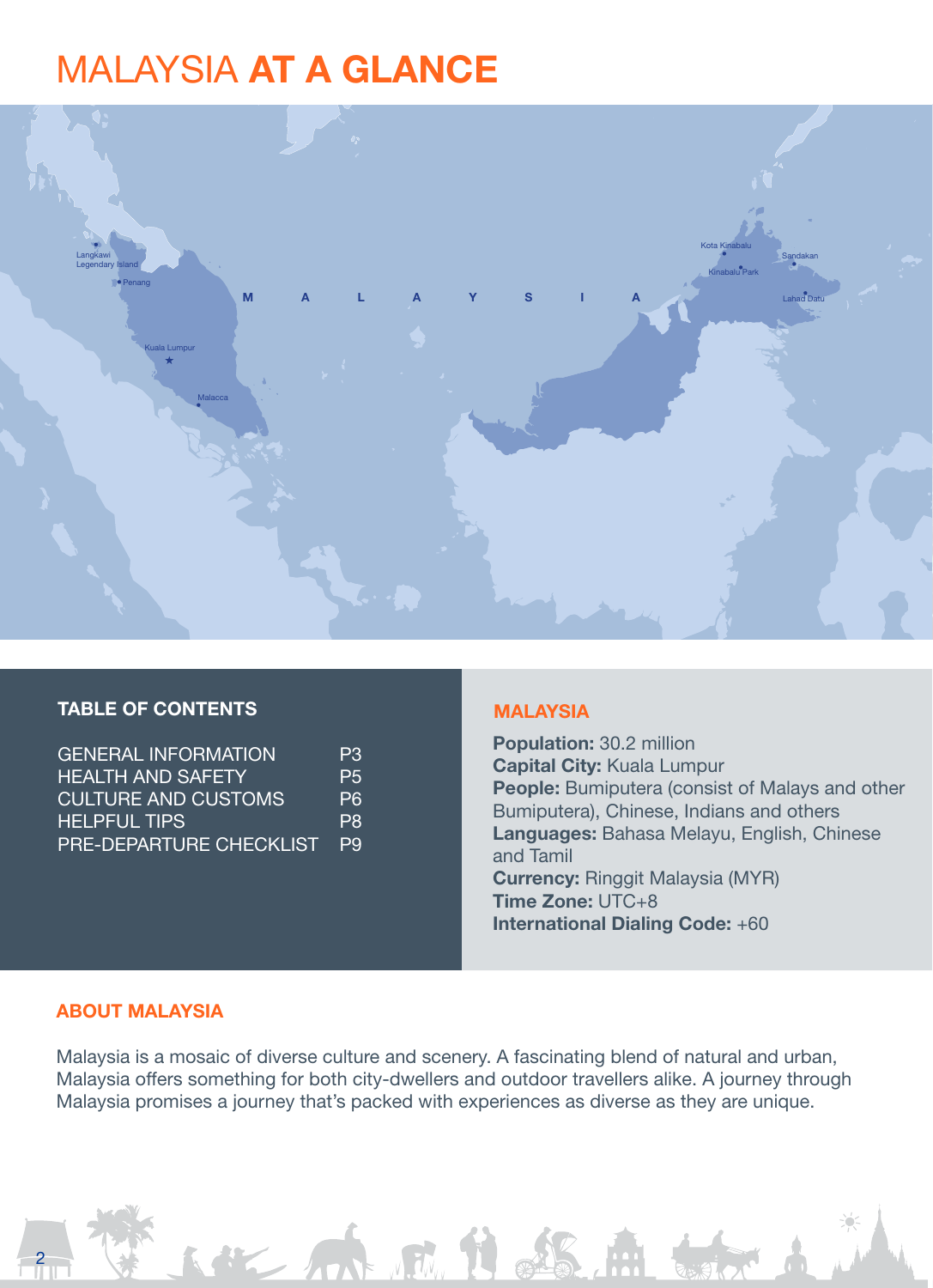### GENERAL INFORMATION



#### **❖ PASSPORT AND VISA**

Passports must be valid for six months beyond the date of departure. Visa is not required for United States passport holders to travel to Malaysia for tourism visit. Australian, United Kingdom, Ireland, Canadian, German passport holders are required to have a visa for a 90-day visit. However, you will have to provide a confirmed return or onward international ticket. Other nationals are advisable to check with Malaysian embassy for more details on visa requirements.

#### **❖ CURRENCY**

The official currency in Malaysia is Ringgit (MYR) which comes in 100, 50, 20 and 10 for notes and 50, 20, 10 and 5 for cents. Mastercard and Visa credit cards is widely accepted in urban areas except for Diners and American Express with limited usage. ATMs and licensed money changer can be easily found in the tourist areas.

However, be aware of the high incidence of credit card fraud in Malaysia. Your card may be automatically blocked unless you notify the bank first that you are travelling to Malaysia.

#### PHONES & INTERNET SERVICE

Network coverage is reliable unless you travel to rural areas of Borneo and jungles in Peninsular. Also, SIM cards are available to purchase from any 7-eleven stores and tele-communication shops in malls. You are required to register with your mobile supplier for international roaming services. Also, Kindly note that your passport or some form of identification is required when purchasing a SIM card. You can also make local and international calls at public phones which take coins and phone cards.

Free Wi-Fi is widely available at selected cafes, public hotspot areas and selected hotels in urban area.

33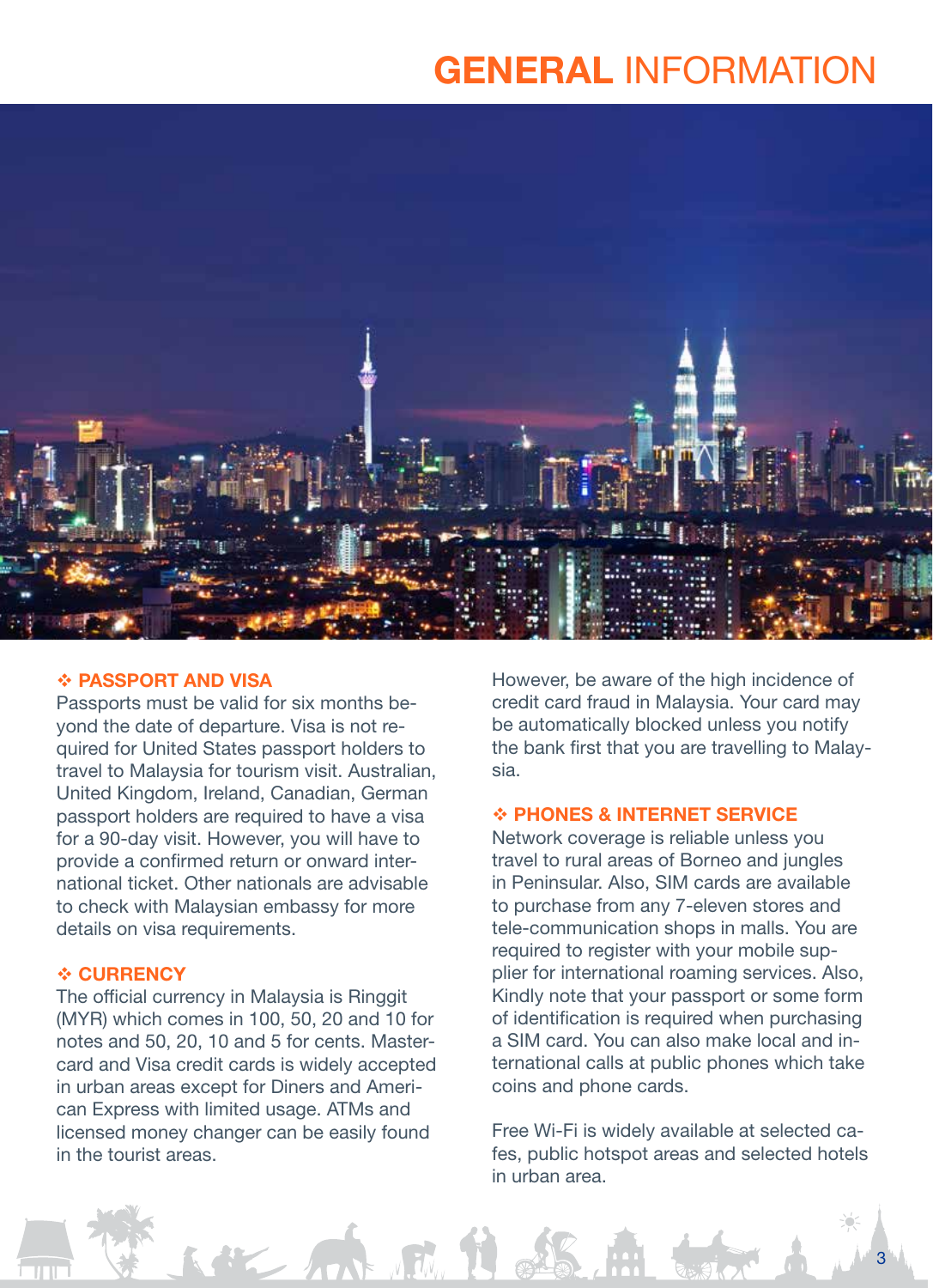### GENERAL INFORMATION



#### TRAFFIC & TRANSPORTATION

Bus is the most preferred local transport with its excellent system which offers great access to remote areas. Departures are frequent so you rarely have to wait around too long.

Malaysia's train service is relatively slow compared to the bus, but still reasonably cheap and comfortable public transport to get around.

Malaysian taxis are metered, but drivers often ask for a fixed fare for the entire car. Don't hesitate to negotiate for a fairer and agreed price before you board the taxi. You may need to pay extra to charter the whole taxi.

Public Train Network known as LRT / Monorail is available in Kuala Lumpur, standard tickets can be purchased at LRT / Monorail stations.

4

#### WEATHER

Malaysia tropical climate consistently remains hot and humid with typical daytime temperatures of around +30°C and unexpected rain throughout the year. Rainy season vary greatly in different regions. The southwest monsoon brings heavy rain to the west coast of the Peninsular Malaysia between September and October. Bring a rain poncho or an umbrella with you.

The northeast monsoon affects the east coast of Peninsular Malaysia and Borneo, with heaviest rainfall from November to February. Most hotels/resorts in East Coast of Peninsular Malaysia will be close during Monsoon Season and for those operating, no sea activities due to rough sea.

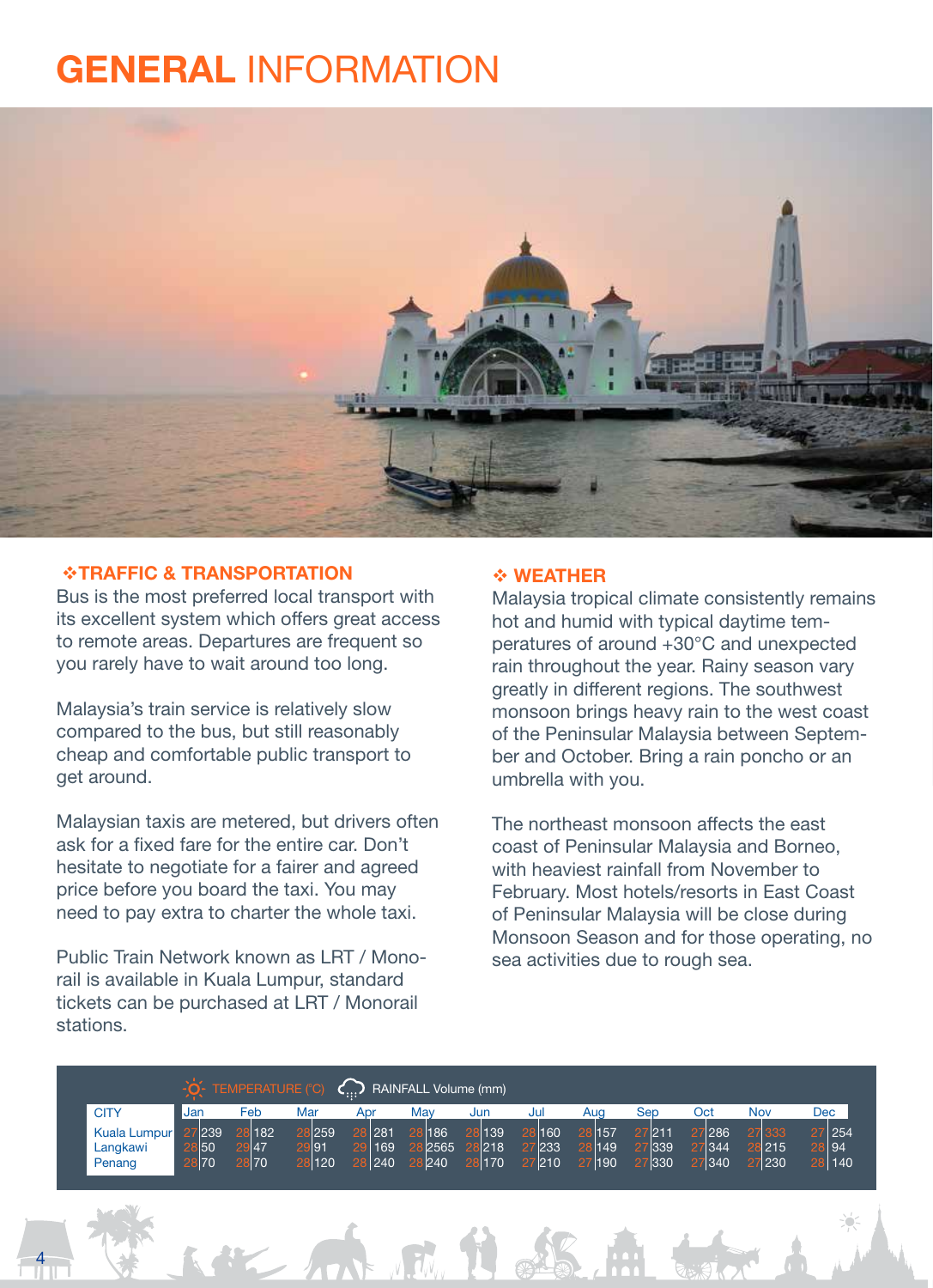### HEALTH AND SAFETY



#### HEALTH AND WELL-BEING

Malaysia offers good medical and healthcare services. Public and private hospitals can be found in all main cities. Pharmacies is available in shopping centres for basic medicine. However, you expect to find the basic medical care in rural areas. You are strongly recommended to consult your doctor or country's travel clinic for up-to-date information and discuss health requirement for your holiday.

#### *\*VACCINATIONS*

No inoculations are required for visiting Malaysia. However, it is advisable to visit doctor and check for an adequate protection

第一届 原则

against disease. Beware that there is Malaria risk in rural areas of Malaysia.

#### TRAVEL INSURANCE (RECOMMENDED)

Buffalo Tours does everything possible to ensure a safe and enjoyable trip. However, travel inevitably involves some unavoidable risk. Travel insurance is a cost effective way of protecting yourself and your equipment should any problems occur such as cancelled trips, delays, medical emergencies, baggage loss or damage. Please also make sure your travel insurance covers all activities planned on your trip so you can enjoy peace of mind during your journey.

55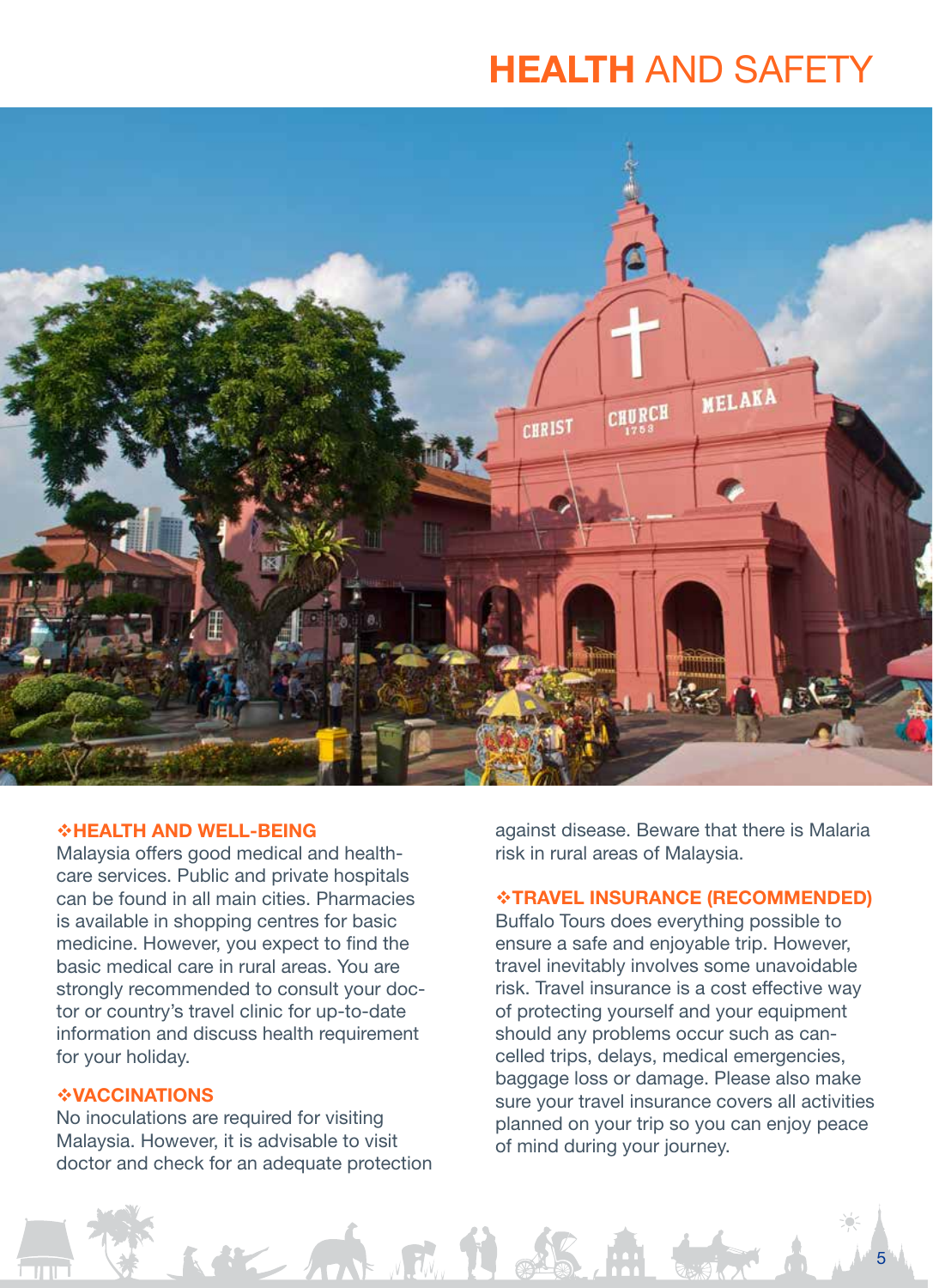### CULTURE & CUSTOMS



#### ETIQUETTE AND CULTURAL DIFFERENCES

Experiencing different cultures is one of the joys of travelling, and it is important that these differences are respected. Knowing a few important customs of Chinese people will help make your visit more enjoyable:

#### DO:

- Remove your shoes at the front door when entering homes, restaurants and mosques
- Cover your arms and legs when you visit certain places of worship

#### DON'T:

6

- Use your left hand for giving and receiving things
- Point with your index finger as it is considered as a rude gesture
- Go nude bathing since it is considered as public indecency
- Smoke in public transport and most indoor areas, commits an offence and shall on conviction to a fine not exceeding MYR 10,000 for smoking in prohibited places.

NE Ant

#### FOOD AND DRINK

Due to the cultural diversity in Malaysia, you can expose seemingly endless range of cuisines. Flavor and cooking techniques from variety of ethical groups such as Malay, Chinese, Indian, Portuguese and others have adopted to Malaysia cuisine. Hence, don't hesitate to try street foods, which is often the best food in the country. There are plenty of options, including:

- Nasi lemak (coconut milk rice with sambal sauce)
- Portuguese Ikan bakar (Portuguese grilled fish)
- Indian Banana leaf rice (rice with vegetarian curries)
- Hokkien mee (Chinese style-fried yellow noodles)
- Roti canai (fried flatbread)

Tap water is usually safe in larger cities; however, it is advisable to look for bottled water which is widely distributed to avoid potential contamination.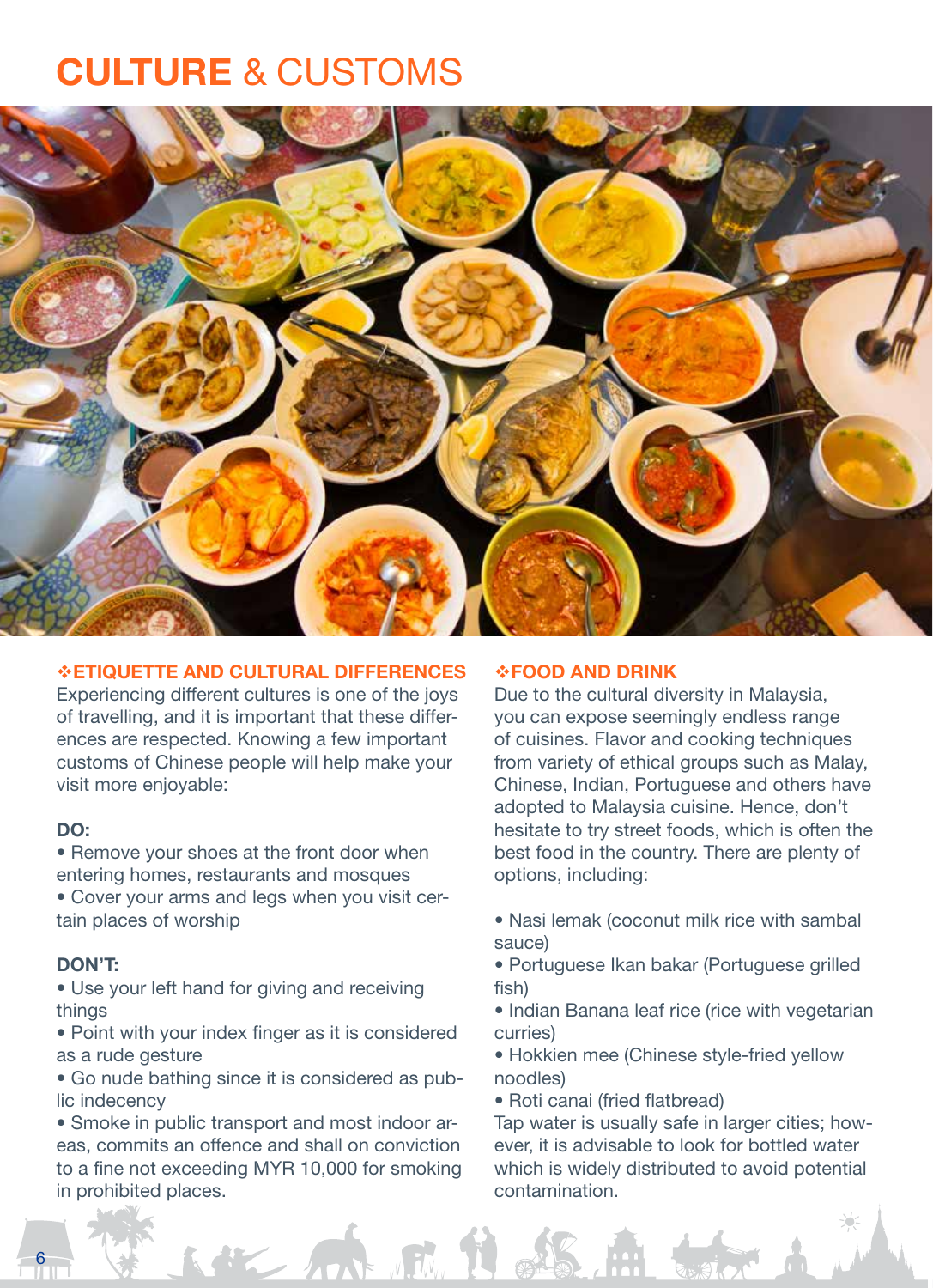### CULTURE & CUSTOMS



### *<b>\*PUBLIC HOLIDAYS*

- New Year Day: January 1
- Prophet Muhammad's birthday: the 12th day of the month of Rabiul Awal in the Islamic calendar
- Thaipusam: the 1st full moon in January/February in the Tamil calendar.
- Chinese New Year: the 1st day of 1st lunar month
- Labour Day: May 1
- Wesak: the 15th day of the 4th lunar month
- Agong's birthday: June 7
- Hari Raya Puasa (Eid Al-Fitri): the 1st day of the 10th Islamic month
- National Day: August 31
- Malaysia Day: September 16
- Hari Raya Haji (Eid al-Adha): the 10th day of the last Islamic month
- Awal Muharram: the beginning of Islamic New Year

LANE MINE I SA

• Deepavali (Diwali): the 15th day of Kartika (October/November) in Hindu calendar

• Christmas day: December 25



77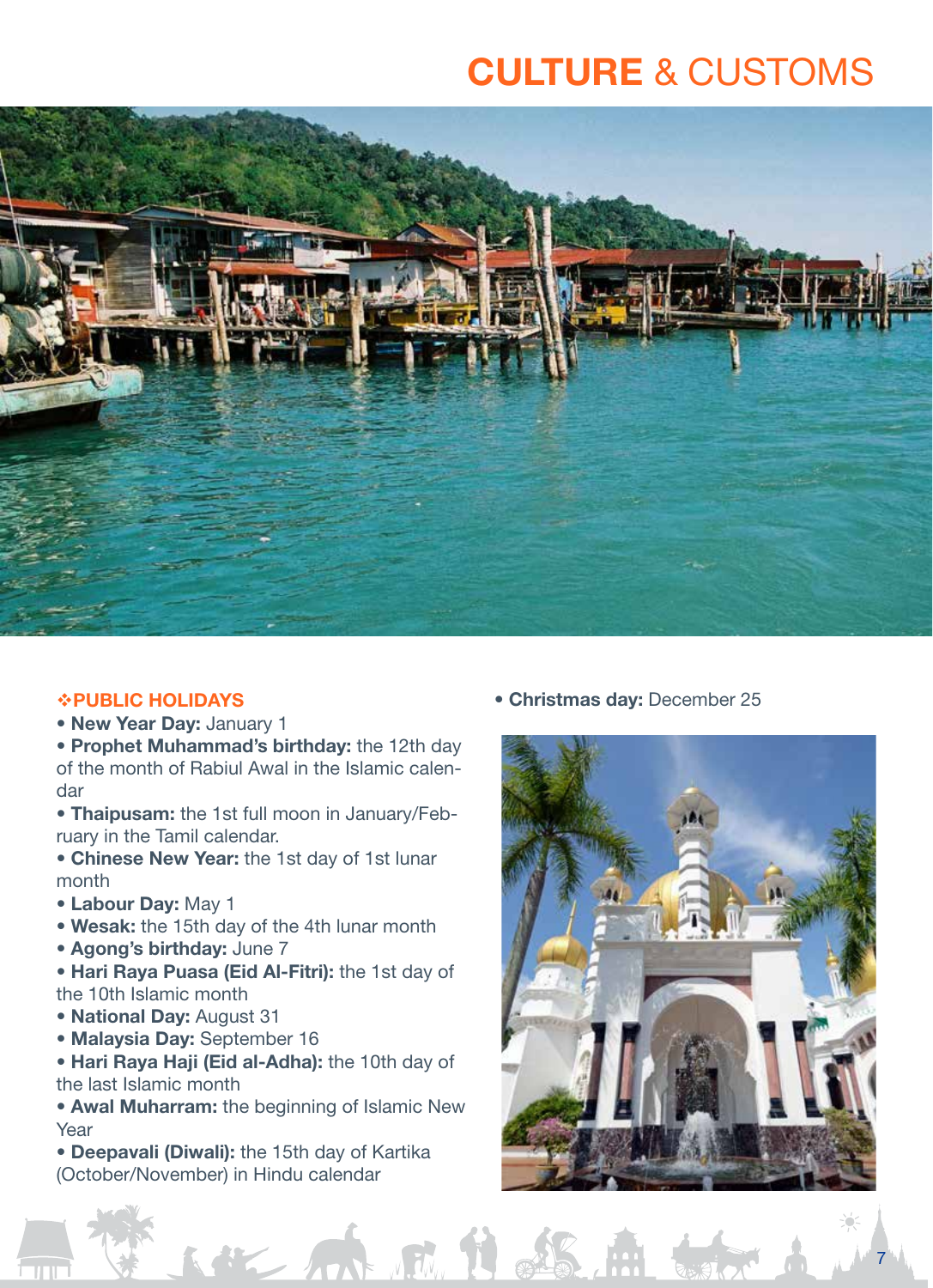### HELPFUL TIPS



#### **\*TIPPING**

Tipping is not practiced in Malaysia. However, as tipping is a personal preference, we have included some suggestion for tipping:

• Guides: : between RM 5 - RM 10 per day, per person (depending on group size and performance)

• Drivers: between RM 2 – RM 5 per day, per person (depending on group size and performance)

• Bellhops: RM 1 per bag

• Restaurants: In luxurious restaurants, service charge is already included in the bill. In local restaurants, tips are not expected.

#### *<b>\*PRICE GUIDE*

8

• Bottled water (1.5l): between RM 2 – RM 3 in convenience store

- Beer (0.5I): between RM 6 RM 8 (from a grocery store), from RM 10 & above (from a restaurant)
- Fruit juice: from RM 5 & above
- Coffee: from RM 5 & above
- Street food: from RM 4 & above
- Restaurant: from RM 15 & above/person (average restaurant), from RM 50 & above/ person (high-end restaurant)
- Sim card: from RM 25 & above